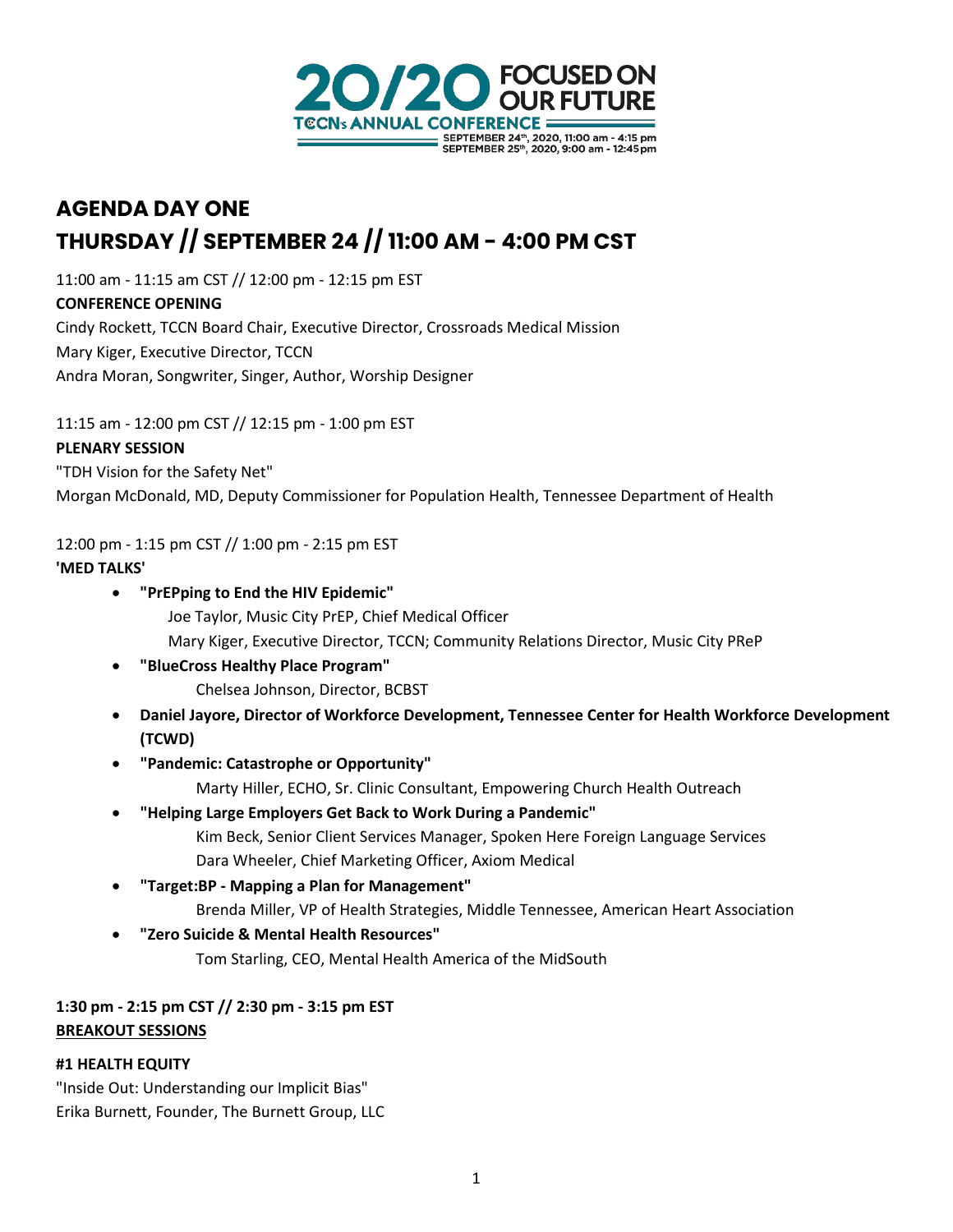#### **#2 SERVICE EXPANSION**

"Going Where the Grass is Brownest: A Population-Based Model of Care for Underserved Populations" Dr. David Bull, Clinical Psychologist and Director of Integrative Services, Maynardville Clinic, Cherokee Health Systems

#### **#3 DENTISTRY AND COVID-19**

"Dentistry in a COVID-19 world – New Policies, Procedures and Tools for Success" Rhonda Switzer-Nadasdi, DMD, Chief Executive Officer, Interfaith Dental

#### **#4 BEHAVIORAL HEALTH**

"The Importance of Understanding Early Life Adversity and Why It Matters in the Long Run" Melissa McGee, Council on Children's Mental Health Director, Tennessee Commission on Children and Youth

**2:30 pm - 3:00 pm CST // 3:30 pm - 4:00 pm EST SPECIAL INTEREST DISCUSSIONS #1 CLINIC ADMINISTRATION/PRACTICE MANAGEMENT**

"How Have You Adapted Your Policies and Procedures During the Pandemic?" Rachel Depperschmidt, Quality and Research Coordinator, Church Health

#### **#2 FUNDRAISING DURING COVID-19**

"How Have You Adapted Fundraising During COVID-19?" Katie Richards, Chief Development Officer, Siloam Health

#### **#3 TELEHEALTH**

"Adopting Telehealth as a New Way of Working" Jenny Bartlett-Prescott, Chief Operating Officer, Church Health Fredia Lusk, Executive Director, Community Clinic of Shelbyville and Bedford County

#### **#4 ADVOCACY**

"Advocacy 101" Rae Bond, CEO, Chattanooga-Hamilton County Medical Society and Foundation Jennifer Flanagan, Executive Director, Salvus Center

## **3:15 pm - 4:00 pm CST // 4:15 pm - 5:00 pm EST PLENARY SESSION**

"2020 Lessons Learned - Free and Charitable Clinics Leadership in Care and Policy" Nicole Lamoureux, President & CEO, National Association of Free and Charitable Clinics • NAFC